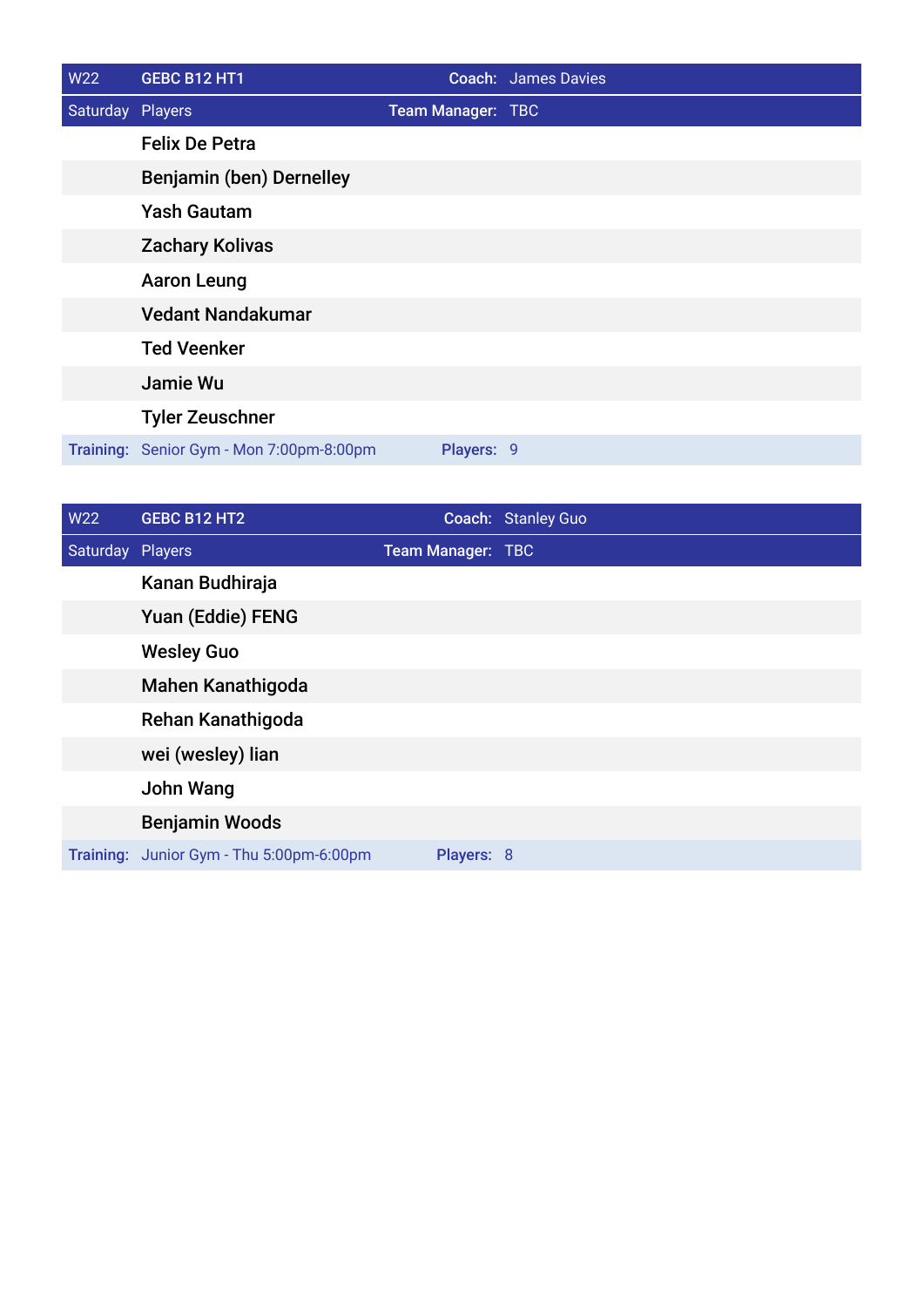| <b>W22</b> | GEBC B12 HT3                   |                   | Coach: Daniel Dunstan                  |
|------------|--------------------------------|-------------------|----------------------------------------|
| Saturday   |                                |                   | <b>Assistant Coach: Jarrah Dunstan</b> |
|            | <b>Players</b>                 | Team Manager: TBC |                                        |
|            | <b>Jason Cai</b>               |                   |                                        |
|            | <b>Ailesh Dunstan</b>          |                   |                                        |
|            | <b>Mihein Ganeaarachchi</b>    |                   |                                        |
|            | jeff ha                        |                   |                                        |
|            | <b>Jason Huang</b>             |                   |                                        |
|            | Yanhao (Yan) Huang             |                   |                                        |
|            | <b>Kody Kew</b>                |                   |                                        |
|            | <b>Carsten Leung</b>           |                   |                                        |
|            | <b>Aidan Ling</b>              |                   |                                        |
|            | Jayden Oh                      |                   |                                        |
| Training:  | Junior Gym - Wed 7:00pm-8:00pm | Players: 10       |                                        |

| W22              | GEBC B12 HT4                             |                   | Coach: Wenjuan Zhang |
|------------------|------------------------------------------|-------------------|----------------------|
| Saturday Players |                                          | Team Manager: TBC |                      |
|                  | <b>Lachlan Cumming</b>                   |                   |                      |
|                  | <b>Aviv Fonseka</b>                      |                   |                      |
|                  | <b>Emmanuel Gioutlou</b>                 |                   |                      |
|                  | Eric Bin (Eric) Jiang                    |                   |                      |
|                  | <b>Eric LIU</b>                          |                   |                      |
|                  | William (Will) Liu                       |                   |                      |
|                  | <b>Zheng (David) Yang</b>                |                   |                      |
|                  | <b>Hriday Zaveri</b>                     |                   |                      |
|                  | <b>Kevin Zhou</b>                        |                   |                      |
|                  | Training: Junior Gym - Tue 6:00pm-7:00pm | Players: 9        |                      |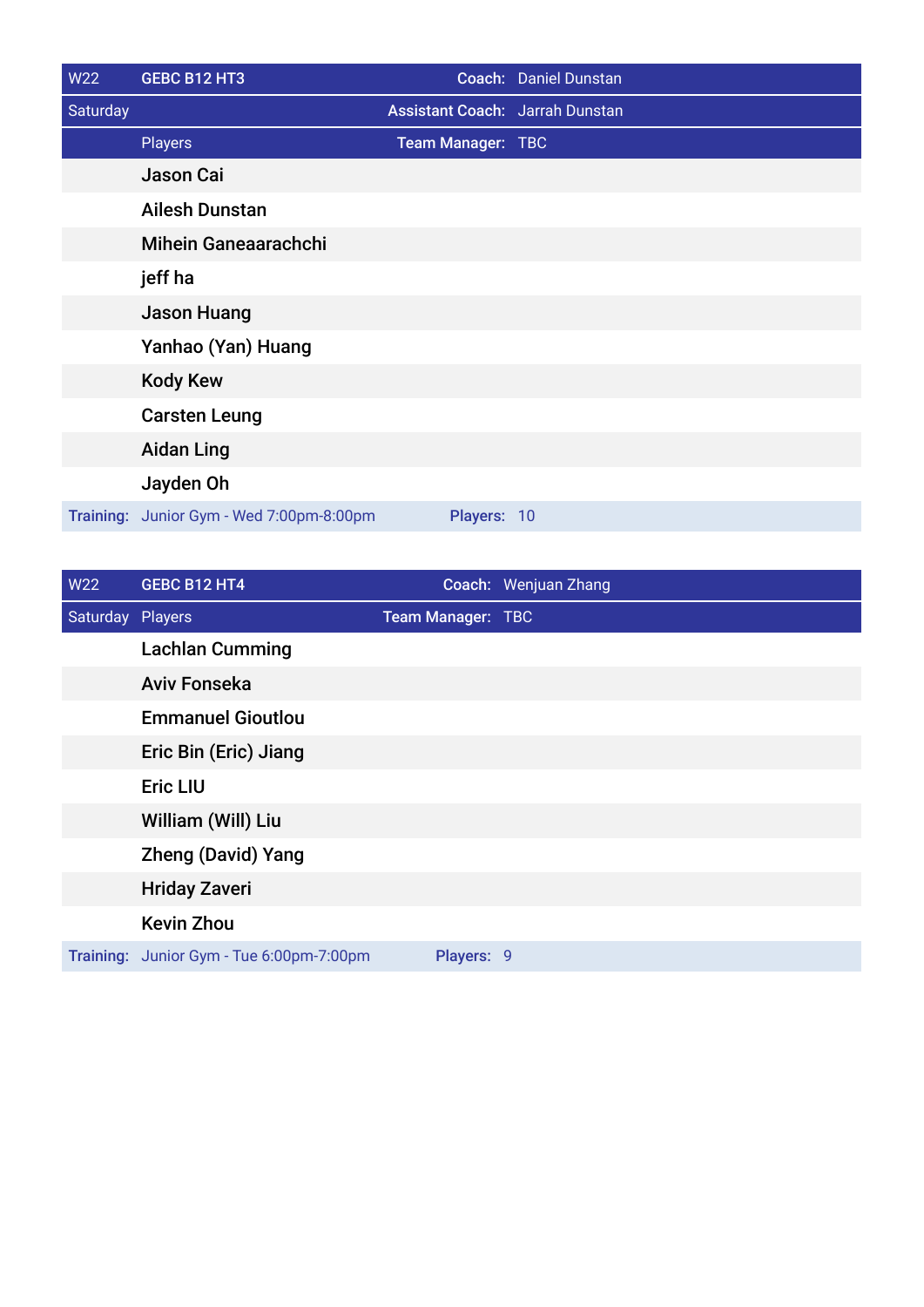| W22              | <b>GEBC B12 HT5</b>                      | Coach: TBC        |  |
|------------------|------------------------------------------|-------------------|--|
| Saturday Players |                                          | Team Manager: TBC |  |
|                  | <b>Riyon Cooray</b>                      |                   |  |
|                  | <b>Tevin Edirisinghe</b>                 |                   |  |
|                  | <b>RYAN MA</b>                           |                   |  |
|                  | <b>Ethan Nguyen</b>                      |                   |  |
|                  | <b>SHANIL PERERA</b>                     |                   |  |
|                  | <b>Arnay Thakur</b>                      |                   |  |
|                  | Navindu (navi) wickramasinghe            |                   |  |
|                  | <b>Archie Willmott</b>                   |                   |  |
|                  | David Xia                                |                   |  |
|                  | <b>Bryan Yang</b>                        |                   |  |
|                  | Training: Senior Gym - Thu 4:00pm-5:00pm | Players: 10       |  |

| W22              | <b>GEBC B12 HT6</b>                      |                   | Coach: Alex Goode |
|------------------|------------------------------------------|-------------------|-------------------|
| Saturday Players |                                          | Team Manager: TBC |                   |
|                  | Olivier (Oli) Huppe                      |                   |                   |
|                  | jayden jang                              |                   |                   |
|                  | <b>Daniel Kim</b>                        |                   |                   |
|                  | <b>Phoenix Maddumage</b>                 |                   |                   |
|                  | <b>Vinay Parappat</b>                    |                   |                   |
|                  | <b>Aiden Shen</b>                        |                   |                   |
|                  | sam taylor                               |                   |                   |
|                  | Training: Senior Gym - Tue 5:30pm-6:30pm | Players: 7        |                   |

| W22              | GEBC B14 HT1                             |                   | Coach: Geoff Hardcastle |
|------------------|------------------------------------------|-------------------|-------------------------|
| Saturday Players |                                          | Team Manager: TBC |                         |
|                  | <b>Micah Borgula</b>                     |                   |                         |
|                  | <b>Alexander Diosi</b>                   |                   |                         |
|                  | jason ha                                 |                   |                         |
|                  | <b>Nathan Hardcastle</b>                 |                   |                         |
|                  | <b>Oliver Maxa</b>                       |                   |                         |
|                  | <b>Riley Russell</b>                     |                   |                         |
|                  | kevin Zhao                               |                   |                         |
|                  | Training: Senior Gym - Thu 5:00pm-6:00pm | Players: 7        |                         |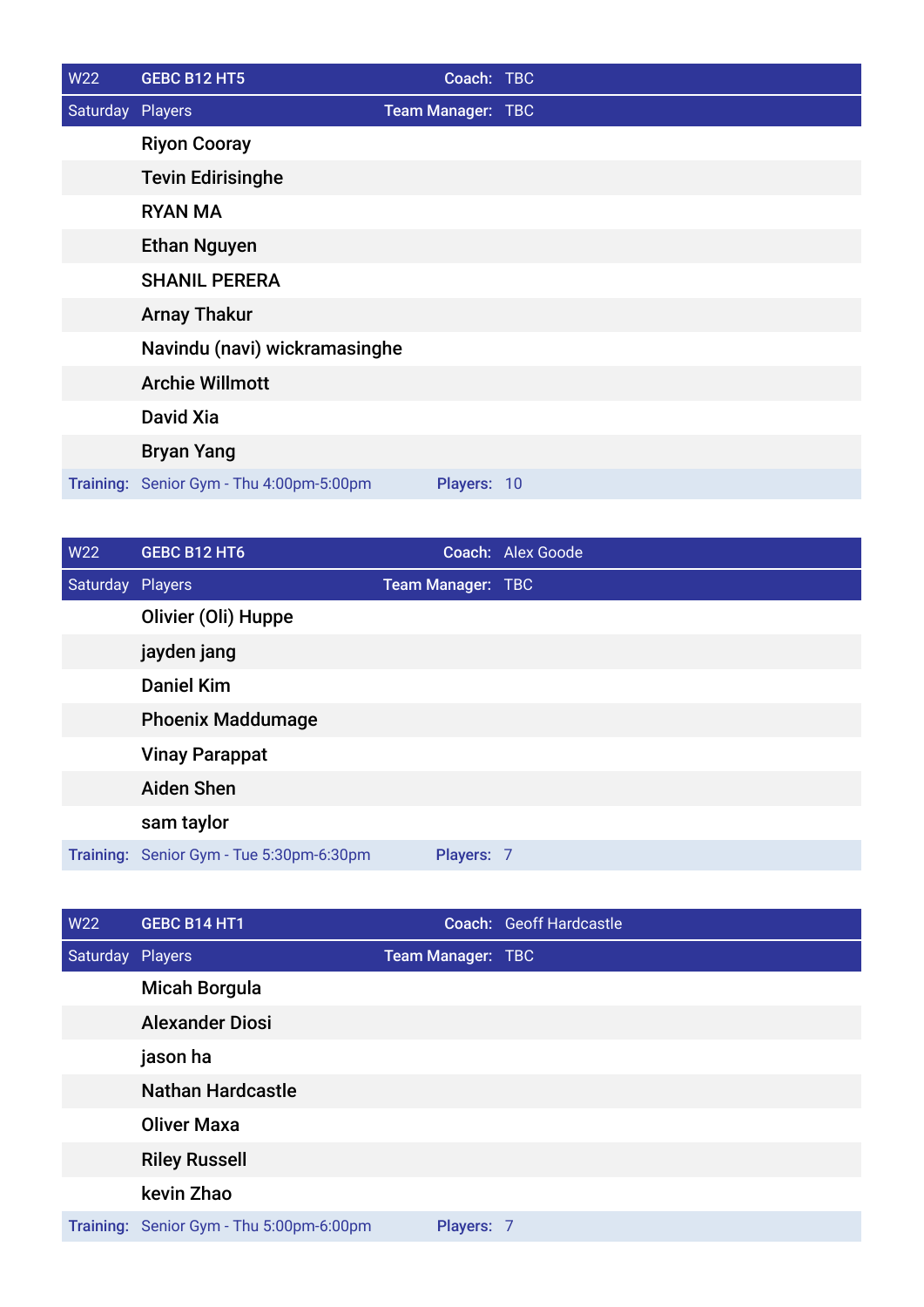| <b>W22</b>       | <b>GEBC B14 HT2</b>                      |                   | Coach: Eugene Chen |
|------------------|------------------------------------------|-------------------|--------------------|
| Saturday Players |                                          | Team Manager: TBC |                    |
|                  | Jamie Chen                               |                   |                    |
|                  | <b>Oscar Dong</b>                        |                   |                    |
|                  | Sanuka Hapuarachchi                      |                   |                    |
|                  | Lukas Ma                                 |                   |                    |
|                  | Lee Morgan                               |                   |                    |
|                  | <b>Aiden Soo</b>                         |                   |                    |
|                  | <b>Jeremy Wang</b>                       |                   |                    |
|                  | Qilin (Lin) Wu                           |                   |                    |
|                  | Training: Senior Gym - Wed 6:00pm-7:00pm | Players: 8        |                    |

| W22              | <b>GEBC B14 HT3</b>                      |                   | <b>Coach: Matthew Cudmore</b> |
|------------------|------------------------------------------|-------------------|-------------------------------|
| Saturday Players |                                          | Team Manager: TBC |                               |
|                  | <b>Ewen Cudmore</b>                      |                   |                               |
|                  | Joshua Fitzgerald                        |                   |                               |
|                  | <b>Sammy Kattan</b>                      |                   |                               |
|                  | <b>Tyler Ko</b>                          |                   |                               |
|                  | <b>Evan Kolivas</b>                      |                   |                               |
|                  | <b>Ethan Lau</b>                         |                   |                               |
|                  | Daniel (Danny) Oh                        |                   |                               |
|                  | <b>Zac Rulton</b>                        |                   |                               |
|                  | Lachlan (Lachie) Zeuschner               |                   |                               |
|                  | Training: Senior Gym - Wed 8:00pm-9:00pm | Players: 9        |                               |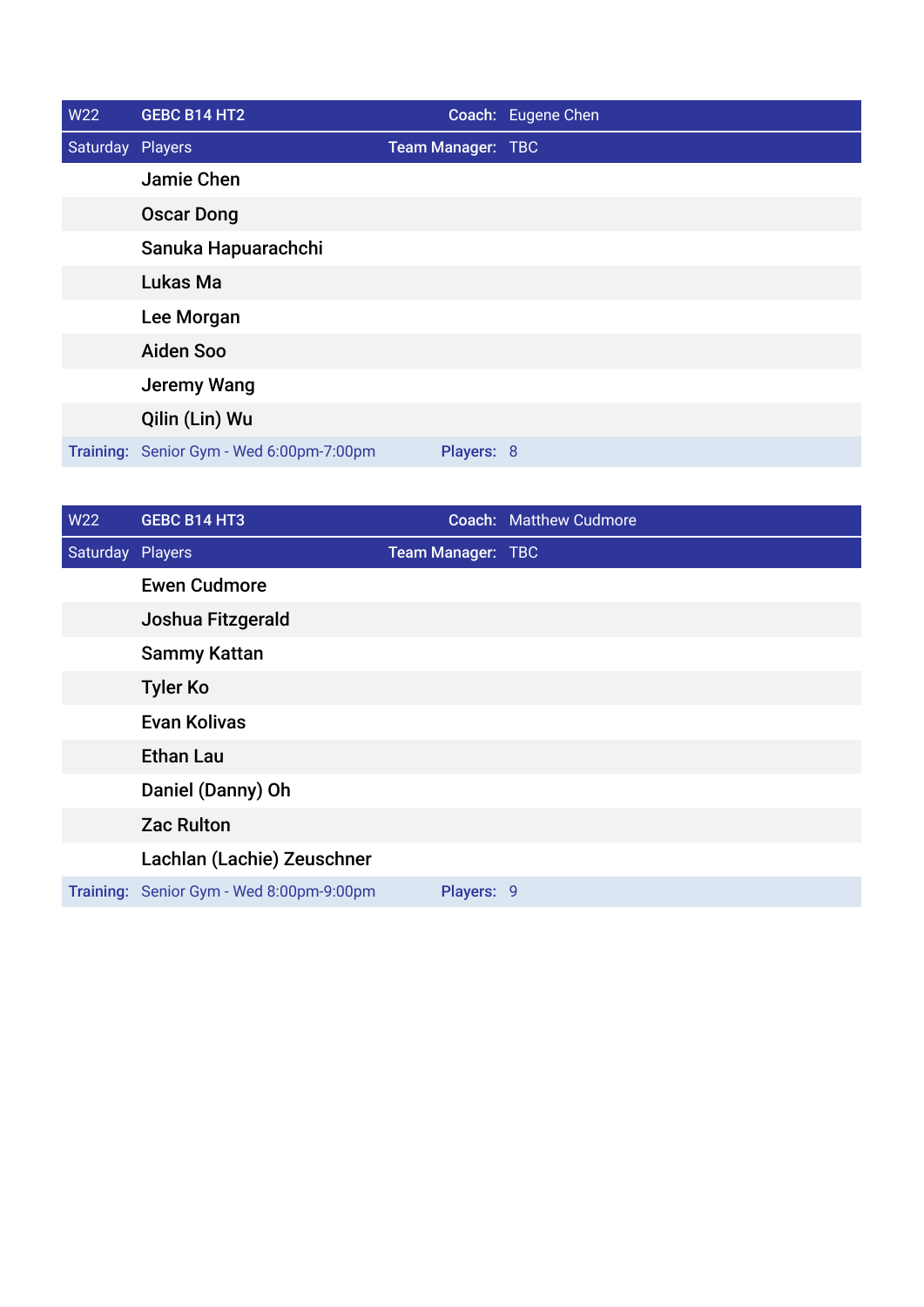| W22              | <b>GEBC B14 HT4</b>                      |                   | Coach: Brynley Burns |
|------------------|------------------------------------------|-------------------|----------------------|
| Saturday Players |                                          | Team Manager: TBC |                      |
|                  | Ka Hee (Jayden) Choong                   |                   |                      |
|                  | <b>Russell Giam</b>                      |                   |                      |
|                  | Oliver (Olly) Haddon                     |                   |                      |
|                  | <b>Alex Lei</b>                          |                   |                      |
|                  | <b>Evan Morgan</b>                       |                   |                      |
|                  | <b>Tavish Pogula</b>                     |                   |                      |
|                  | Shaurya Prashar                          |                   |                      |
|                  | King Shun (Davis) Tsai                   |                   |                      |
|                  | King Yeung (Lucas) Tsai                  |                   |                      |
|                  | Training: Junior Gym - Wed 5:00pm-6:00pm | Players: 9        |                      |

| W22              | <b>GEBC B16 HT1</b>                      |                          | Coach: Nathan Morris |
|------------------|------------------------------------------|--------------------------|----------------------|
| Saturday Players |                                          | <b>Team Manager: TBC</b> |                      |
|                  | Tharuka (Tharu) Hapuarachchi             |                          |                      |
|                  | <b>Oscar HUANG</b>                       |                          |                      |
|                  | <b>William Maxa</b>                      |                          |                      |
|                  | <b>Aiden Morris</b>                      |                          |                      |
|                  | Peter (Pete) Myers                       |                          |                      |
|                  | <b>Gavin Yang</b>                        |                          |                      |
|                  | Mingyao Zhang                            |                          |                      |
|                  | Training: Senior Gym - Mon 6:00pm-7:00pm | Players: 7               |                      |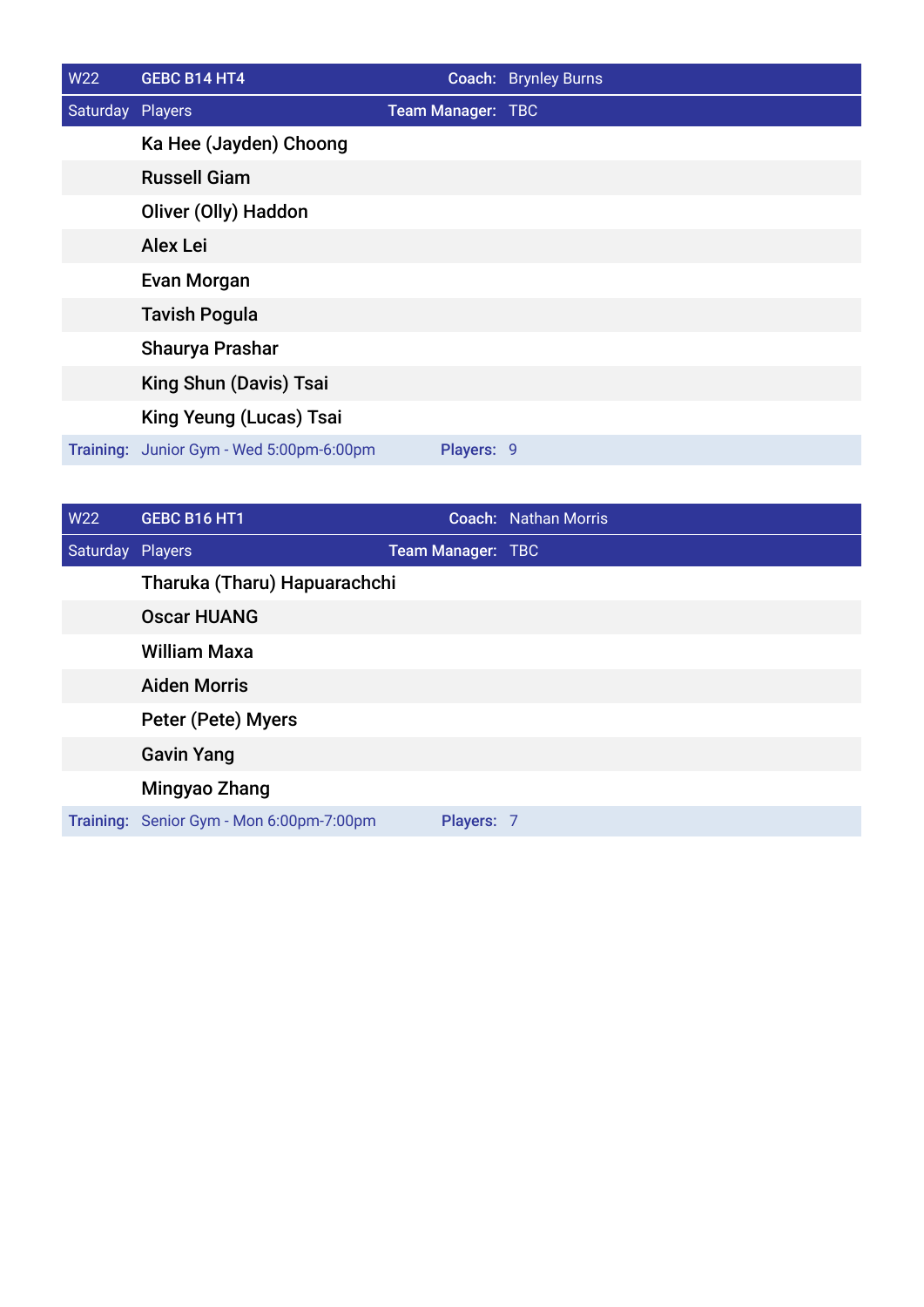| W22              | GEBC B16 HT2                             | Coach: TBC        |  |
|------------------|------------------------------------------|-------------------|--|
| Saturday Players |                                          | Team Manager: TBC |  |
|                  | <b>Matthew (Matt) Aslanis</b>            |                   |  |
|                  | <b>Sam Chorovski</b>                     |                   |  |
|                  | <b>Andy Duan</b>                         |                   |  |
|                  | <b>Jarrah Dunstan</b>                    |                   |  |
|                  | <b>Thomas Krah</b>                       |                   |  |
|                  | <b>Daniel Liang</b>                      |                   |  |
|                  | <b>Connor Simmonds</b>                   |                   |  |
|                  | <b>Yonal Udugala</b>                     |                   |  |
|                  | Jiacheng (Luke) Zhang                    |                   |  |
|                  | Training: Senior Gym - Tue 8:00pm-9:00pm | Players: 9        |  |

| W22              | GEBC B16 HT3                             | Coach: TBC        |  |
|------------------|------------------------------------------|-------------------|--|
| Saturday Players |                                          | Team Manager: TBC |  |
|                  | Yenula Bogahapitiya                      |                   |  |
|                  | Sai Abhay (Abhay) Bolisetty              |                   |  |
|                  | <b>Dylan Chandra</b>                     |                   |  |
|                  | <b>Kenul Edirisinghe</b>                 |                   |  |
|                  | <b>Thisaga Herath</b>                    |                   |  |
|                  | <b>Dhruva Hiremath</b>                   |                   |  |
|                  | Patrick (Paddy) Pan                      |                   |  |
|                  | <b>Raghav Prasad</b>                     |                   |  |
|                  | <b>Isaac To</b>                          |                   |  |
|                  | Training: Senior Gym - Wed 8:00pm-9:00pm | Players: 9        |  |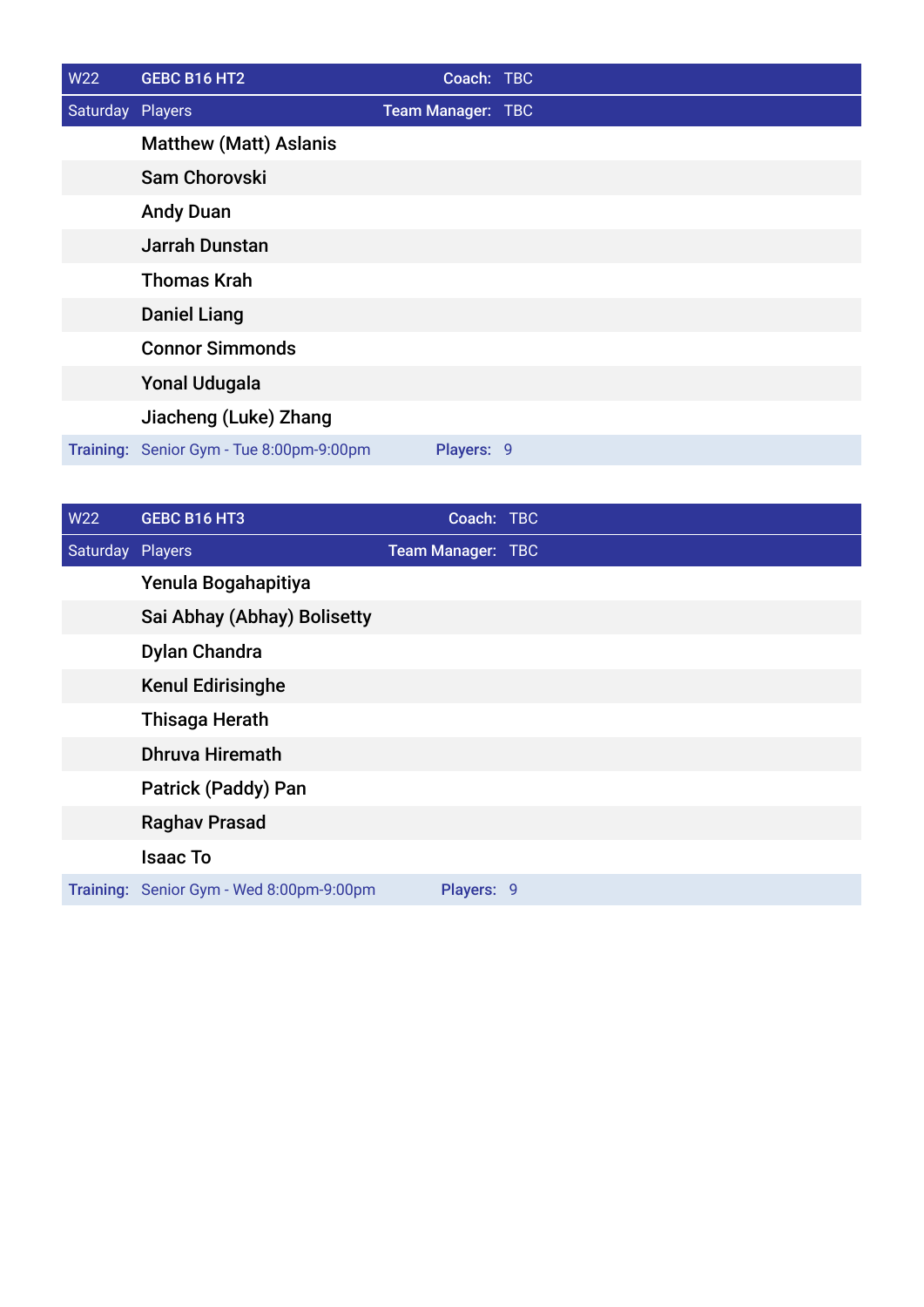| W22              | GEBC B16 HT4                             | Coach: TBC        |  |
|------------------|------------------------------------------|-------------------|--|
| Saturday Players |                                          | Team Manager: TBC |  |
|                  | Ben Hao Jun (Ben) Choong                 |                   |  |
|                  | <b>Thomas (Thomas/Tom) Darlington</b>    |                   |  |
|                  | <b>Max GUO</b>                           |                   |  |
|                  | <b>Micah Lim</b>                         |                   |  |
|                  | <b>Alan Liu</b>                          |                   |  |
|                  | <b>Vishal Mirinchiaratchi</b>            |                   |  |
|                  | Ranbeer Tyagi                            |                   |  |
|                  | Training: Senior Gym - Wed 5:00pm-6:00pm | Players: 7        |  |

| W22              | GEBC B16 HT5                             | Coach: TBC        |  |
|------------------|------------------------------------------|-------------------|--|
| Saturday Players |                                          | Team Manager: TBC |  |
|                  | Aryan Bhola                              |                   |  |
|                  | Yash Bilagi                              |                   |  |
|                  | Alexandar (Alex) Karlic                  |                   |  |
|                  | <b>Rhys Morgan</b>                       |                   |  |
|                  | Sanula Pathiranage                       |                   |  |
|                  | <b>Pranshu Sheelwant</b>                 |                   |  |
|                  | <b>Ross Woodhouse</b>                    |                   |  |
|                  | <b>LACHLAN ZHANG</b>                     |                   |  |
|                  | Training: Junior Gym - Wed 8:00pm-9:00pm | Players: 8        |  |

| <b>W22</b>       | GEBC B16 HT6                             | Coach: TBC        |  |
|------------------|------------------------------------------|-------------------|--|
| Saturday Players |                                          | Team Manager: TBC |  |
|                  | Aryan Bapna                              |                   |  |
|                  | <b>Zac Barnett</b>                       |                   |  |
|                  | <b>Nicolas Cookson</b>                   |                   |  |
|                  | <b>Hudson Dyer</b>                       |                   |  |
|                  | Raiyan Khan                              |                   |  |
|                  | <b>SHLOK MADAN</b>                       |                   |  |
|                  | <b>Henry Tang</b>                        |                   |  |
|                  | Training: Junior Gym - Tue 7:00pm-8:00pm | Players: 7        |  |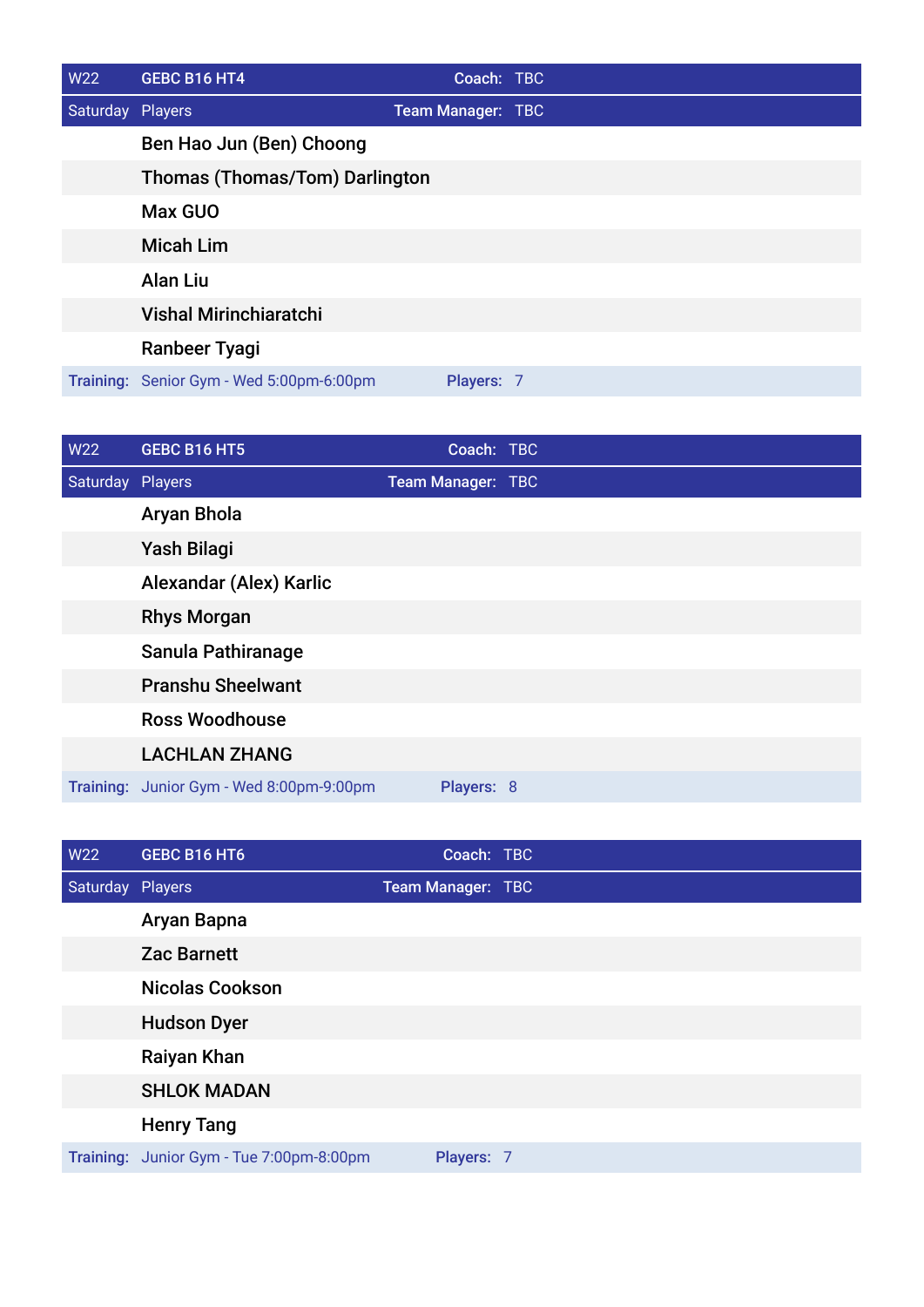| W22              | GEBC B18 HT1                             |                   | Coach: Geoff Hardcastle |
|------------------|------------------------------------------|-------------------|-------------------------|
| Saturday Players |                                          | Team Manager: TBC |                         |
|                  | <b>Matthew Giagoudakis</b>               |                   |                         |
|                  | <b>Aran Gitlits</b>                      |                   |                         |
|                  | <b>Ethan Hamamen</b>                     |                   |                         |
|                  | <b>Ben Hardcastle</b>                    |                   |                         |
|                  | Luke Morgan                              |                   |                         |
|                  | <b>Martin Schultz</b>                    |                   |                         |
|                  | <b>Noah Sharrock</b>                     |                   |                         |
|                  | <b>Riley Sutherland</b>                  |                   |                         |
|                  | <b>Alvin Tong</b>                        |                   |                         |
|                  | <b>Lukas Tsirigotis</b>                  |                   |                         |
|                  | Training: Senior Gym - Thu 6:00pm-7:00pm | Players: 10       |                         |

| W22              | GEBC B18 HT2                             |                   | Coach: Tom Goode |
|------------------|------------------------------------------|-------------------|------------------|
| Saturday Players |                                          | Team Manager: TBC |                  |
|                  | <b>Brynley (Brynley or Bryn) Burns</b>   |                   |                  |
|                  | <b>Alex Goode</b>                        |                   |                  |
|                  | Oscar Li                                 |                   |                  |
|                  | <b>Shyam Mahendran</b>                   |                   |                  |
|                  | <b>Aidan Mathers</b>                     |                   |                  |
|                  | <b>Egan Nallathamby</b>                  |                   |                  |
|                  | <b>Hugh Roberts</b>                      |                   |                  |
|                  | <b>SENUJA RAJAPAKSE</b>                  |                   |                  |
|                  | <b>Daniel Stecher</b>                    |                   |                  |
|                  | <b>Michael Xiao</b>                      |                   |                  |
|                  | Training: Senior Gym - Mon 8:00pm-9:00pm | Players: 10       |                  |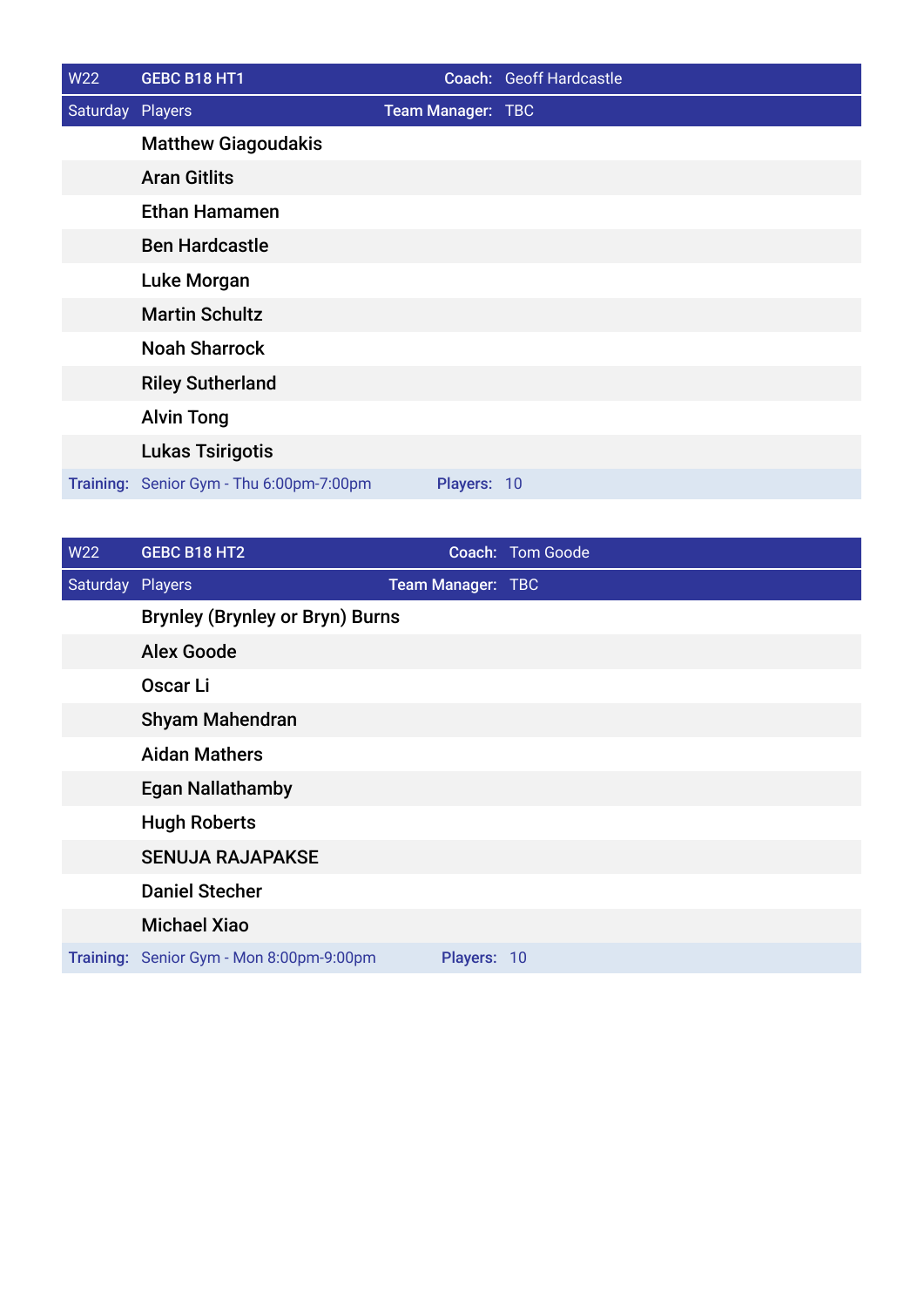| W22              | GEBC B18 HT3                             |                   | Coach: Pauleen Haddon |
|------------------|------------------------------------------|-------------------|-----------------------|
| Saturday Players |                                          | Team Manager: TBC |                       |
|                  | <b>Evangelis Alexandropoulos</b>         |                   |                       |
|                  | <b>Connor Aslanis</b>                    |                   |                       |
|                  | <b>Reeve Blackburn-Bayliss</b>           |                   |                       |
|                  | <b>Oscar De Petra</b>                    |                   |                       |
|                  | <b>Thomas (Tom) Haddon</b>               |                   |                       |
|                  | Janu Jayasuriya                          |                   |                       |
|                  | Amir Reza (Amir) Khoddam                 |                   |                       |
|                  | Aditya (Adi) Rathi                       |                   |                       |
|                  | <b>Austin Truong</b>                     |                   |                       |
|                  | <b>Bailey Yoong</b>                      |                   |                       |
|                  | Training: Senior Gym - Tue 4:00pm-5:00pm | Players: 10       |                       |

| <b>W22</b>       | <b>MEBA FRIDAY B18 HT1</b>               | Coach: TBC               |  |
|------------------|------------------------------------------|--------------------------|--|
| Saturday Players |                                          | <b>Team Manager: TBC</b> |  |
|                  | <b>Nakul Patel</b>                       |                          |  |
|                  | <b>Nilay Patel</b>                       |                          |  |
|                  | Niraj Patel                              |                          |  |
|                  | <b>Krish Shah</b>                        |                          |  |
|                  | <b>Sahil Shah</b>                        |                          |  |
|                  | Rohan Teckchandani                       |                          |  |
|                  | Training: Senior Gym - Tue 7:30pm-8:30pm | Players: 6               |  |

| W22      | GEBC G08 HT1                             |                   | <b>Coach:</b> James Davies       |
|----------|------------------------------------------|-------------------|----------------------------------|
| Saturday |                                          |                   | Assistant Coach: Sanuli Fernando |
|          | <b>Players</b>                           | Team Manager: TBC |                                  |
|          | Sidhi Budhiraja                          |                   |                                  |
|          | Sampradha (Sammu) Iyer                   |                   |                                  |
|          | <b>Claudia Lombardi</b>                  |                   |                                  |
|          | <b>Skyla Peters</b>                      |                   |                                  |
|          | Aanika Rewal                             |                   |                                  |
|          | <b>Molly White</b>                       |                   |                                  |
|          | Jessica Zhou                             |                   |                                  |
|          | Training: Junior Gym - Tue 4:00pm-5:00pm | Players: 7        |                                  |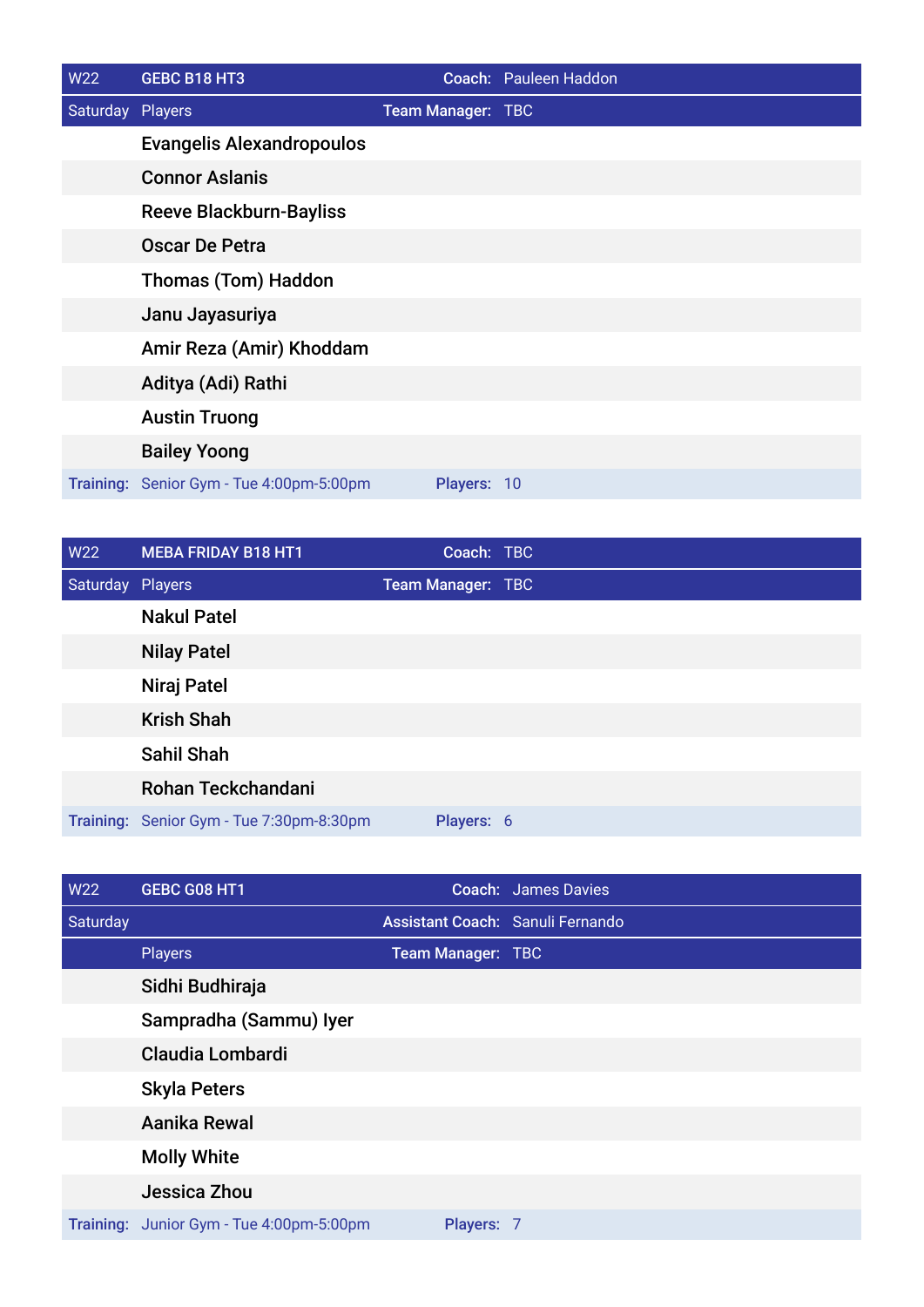| <b>W22</b> | GEBC G10 HT1                             |                   | Co-Coach: Amelie Pilkington-Ward |
|------------|------------------------------------------|-------------------|----------------------------------|
| Saturday   |                                          |                   | Co-Coach: Jasmine Zhu            |
|            | <b>Players</b>                           | Team Manager: TBC |                                  |
|            | <b>Scarlett Donnell</b>                  |                   |                                  |
|            | Eliza Ekanayaka                          |                   |                                  |
|            | <b>Mabel Liang</b>                       |                   |                                  |
|            | <b>Megan Lu</b>                          |                   |                                  |
|            | Seinya Malawwethantri                    |                   |                                  |
|            | <b>Charlotte Pilkington-Ward</b>         |                   |                                  |
|            | <b>Shreya Prashar</b>                    |                   |                                  |
|            | <b>Francesca Willmott</b>                |                   |                                  |
|            | Training: Junior Gym - Thu 4:00pm-5:00pm | Players: 8        |                                  |

| <b>W22</b>       | <b>GEBC G12 HT1</b>                      | Coach: TBC        |  |
|------------------|------------------------------------------|-------------------|--|
| Saturday Players |                                          | Team Manager: TBC |  |
|                  | <b>Liberty Huo</b>                       |                   |  |
|                  | <b>Maxine Kew</b>                        |                   |  |
|                  | Marcella Liu                             |                   |  |
|                  | <b>Emily Robilliard-Spink</b>            |                   |  |
|                  | <b>Meher Saini</b>                       |                   |  |
|                  | <b>Tiara Siriwardena</b>                 |                   |  |
|                  | Training: Junior Gym - Tue 6:00pm-7:00pm | Players: 6        |  |

| <b>W22</b> | GEBC G12 HT2                             |                   | Co-Coach: Harshitaa Nandakumar |
|------------|------------------------------------------|-------------------|--------------------------------|
| Saturday   |                                          |                   | Co-Coach: Caitlin Cumming      |
|            | <b>Players</b>                           | Team Manager: TBC |                                |
|            | <b>Carly Allison</b>                     |                   |                                |
|            | <b>Katie Barrette</b>                    |                   |                                |
|            | <b>Scarlett Donnell</b>                  |                   |                                |
|            | <b>Joanne Parveris</b>                   |                   |                                |
|            | <b>Lilah Stephens</b>                    |                   |                                |
|            | <b>Marissa Varvaras</b>                  |                   |                                |
|            | <b>Audrey White</b>                      |                   |                                |
|            | Training: Junior Gym - Wed 6:30pm-7:30pm | Players: 7        |                                |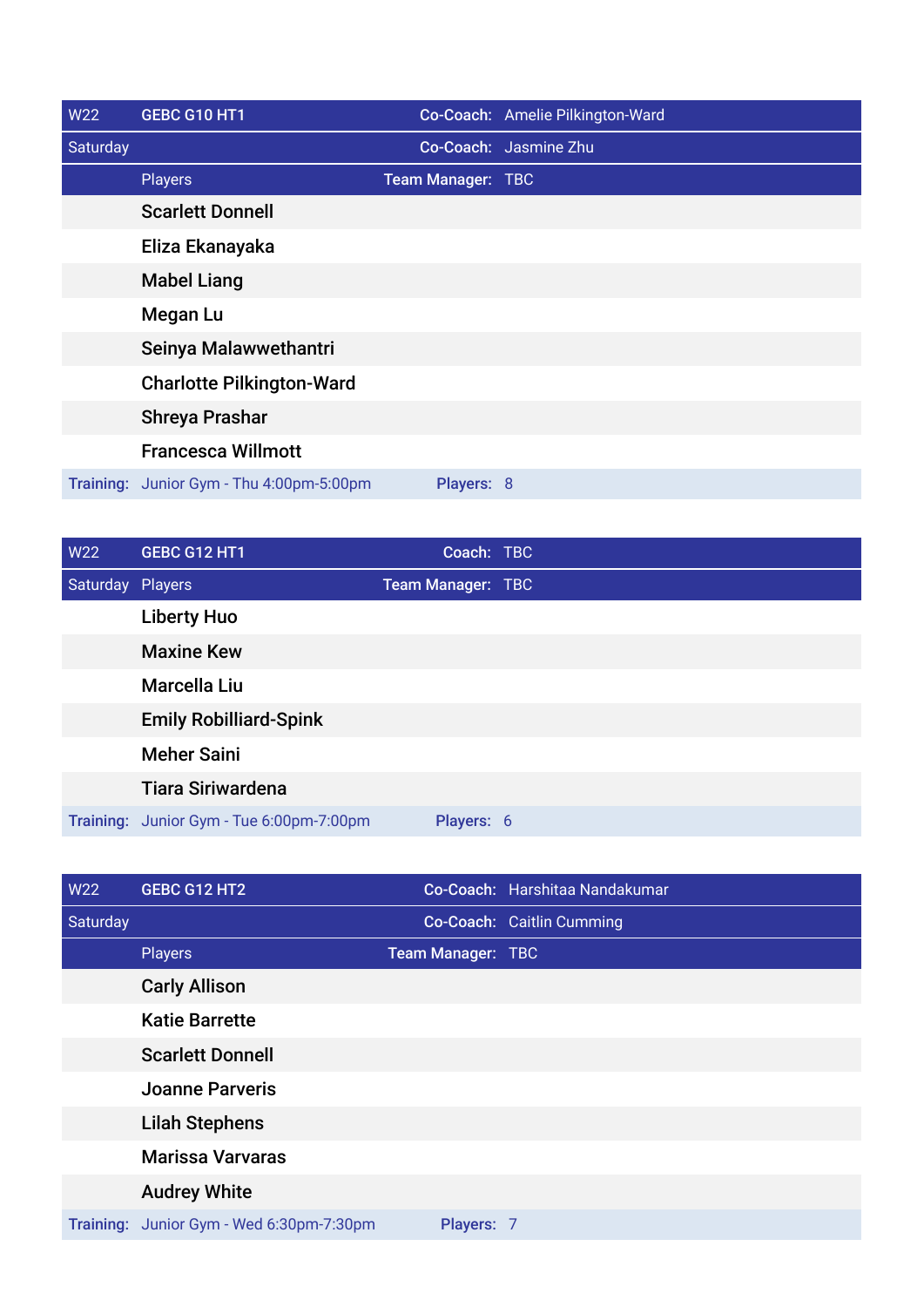| <b>W22</b>       | GEBC G14 HT1                             | Coach: TBC        |  |
|------------------|------------------------------------------|-------------------|--|
| Saturday Players |                                          | Team Manager: TBC |  |
|                  | Jiya Ahuja                               |                   |  |
|                  | Alana Ekanayaka                          |                   |  |
|                  | yarn ha                                  |                   |  |
|                  | <b>Liberty Huo</b>                       |                   |  |
|                  | <b>Matilda Liu</b>                       |                   |  |
|                  | <b>Reva Mavani</b>                       |                   |  |
|                  | <b>Amelie Pilkington-Ward</b>            |                   |  |
|                  | Tejasvi (Tejasvi Srinivas) Srinivas      |                   |  |
|                  | <b>Tehya Stephens</b>                    |                   |  |
|                  | Training: Senior Gym - Thu 7:00pm-8:00pm | Players: 9        |  |

| W22              | GEBC G14 HT2                             |                   | Coach: Sophie Cookson |
|------------------|------------------------------------------|-------------------|-----------------------|
| Saturday Players |                                          | Team Manager: TBC |                       |
|                  | <b>Alyssa Costabile</b>                  |                   |                       |
|                  | <b>Madelyn Fang</b>                      |                   |                       |
|                  | <b>Tia Fornaro</b>                       |                   |                       |
|                  | <b>Geet Jhamb</b>                        |                   |                       |
|                  | Eva Jimenez                              |                   |                       |
|                  | <b>Amabelle Lin</b>                      |                   |                       |
|                  | Ummehani Vagh                            |                   |                       |
|                  | <b>Chloe Yin</b>                         |                   |                       |
|                  | Training: Senior Gym - Thu 8:00pm-9:00pm | Players: 8        |                       |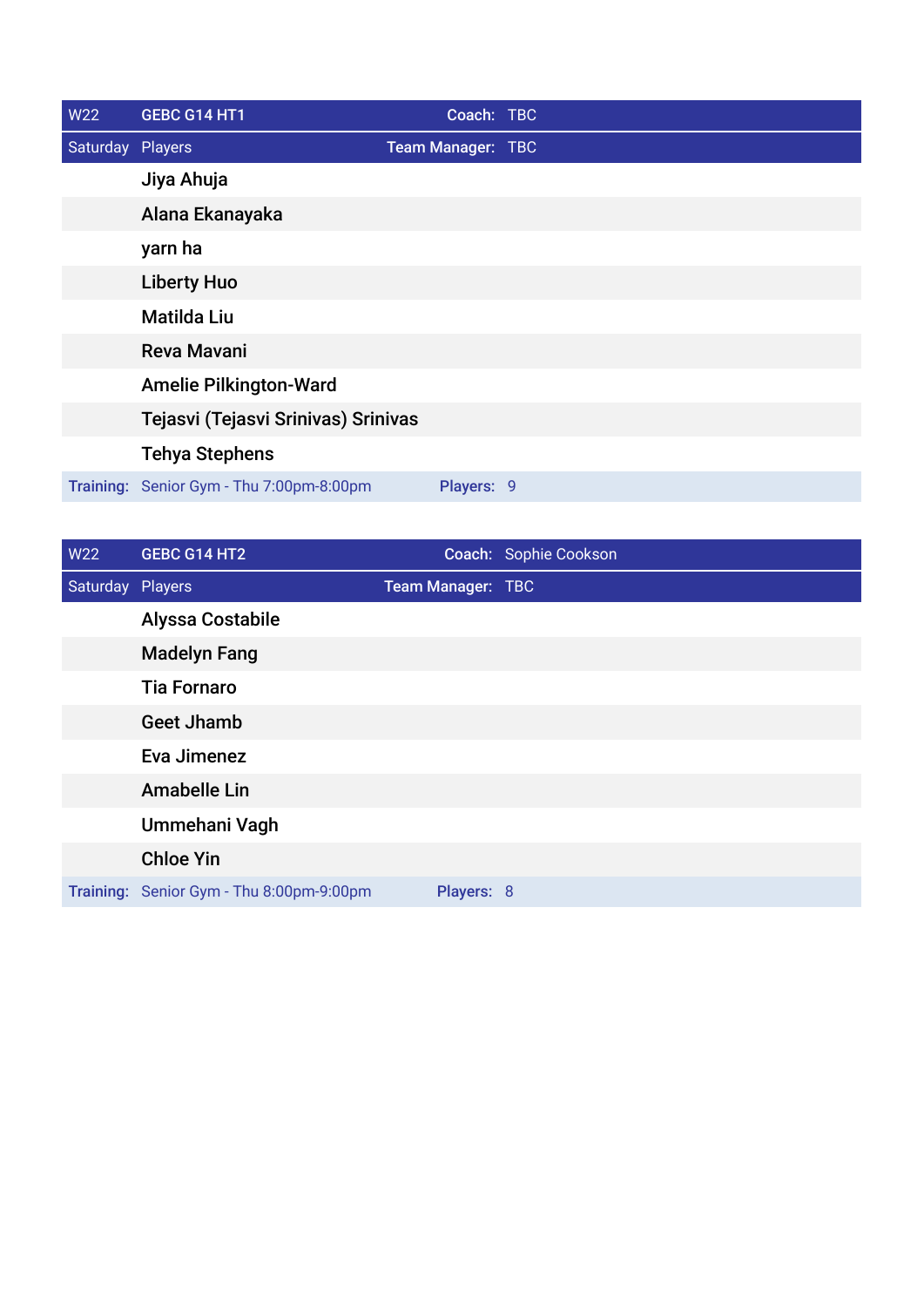| W22              | GEBC G16 HT1                             |                          | <b>Coach:</b> Richard Whitrod |
|------------------|------------------------------------------|--------------------------|-------------------------------|
| Saturday Players |                                          | <b>Team Manager: TBC</b> |                               |
|                  | Thathya Abhayawickrama                   |                          |                               |
|                  | <b>Leila Conyers</b>                     |                          |                               |
|                  | Sanuli Fernando                          |                          |                               |
|                  | <b>Chiara Fornaro</b>                    |                          |                               |
|                  | <b>Vinu Karunaratne</b>                  |                          |                               |
|                  | Riya Krishnan                            |                          |                               |
|                  | <b>Ava Richards</b>                      |                          |                               |
|                  | <b>Mimi Roberts</b>                      |                          |                               |
|                  | <b>Alicia Whitrod</b>                    |                          |                               |
|                  | Training: Junior Gym - Mon 5:00pm-6:00pm | Players: 9               |                               |

| <b>W22</b>       | GEBC G16 HT2                             |                   | Coach: Daniel Dunstan |
|------------------|------------------------------------------|-------------------|-----------------------|
| Saturday Players |                                          | Team Manager: TBC |                       |
|                  | Alaska Dunstan                           |                   |                       |
|                  | Dishika Ghosh                            |                   |                       |
|                  | <b>Tarika Gooneratne</b>                 |                   |                       |
|                  | anagha kulkarni                          |                   |                       |
|                  | <b>Cerys Morgan</b>                      |                   |                       |
|                  | <b>Tishya Pogula</b>                     |                   |                       |
|                  | Anjali Raman                             |                   |                       |
|                  | Training: Senior Gym - Mon 8:00pm-9:00pm | Players: 7        |                       |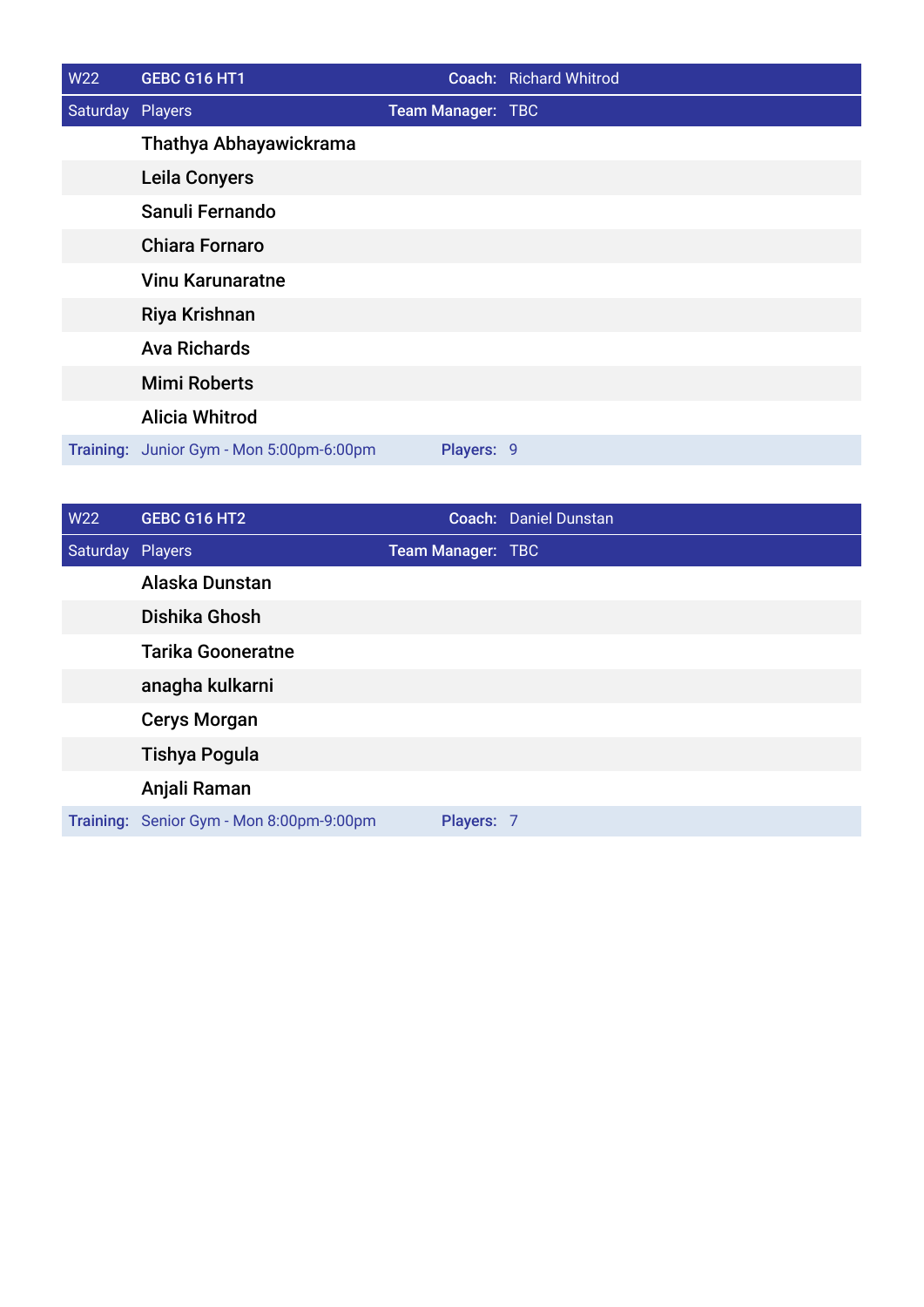| W22              | GEBC G18 HT1                             | Coach: TBC        |  |
|------------------|------------------------------------------|-------------------|--|
| Saturday Players |                                          | Team Manager: TBC |  |
|                  | Mikaela Asscher                          |                   |  |
|                  | <b>Caitlin Cumming</b>                   |                   |  |
|                  | <b>Amelie Dyer</b>                       |                   |  |
|                  | Julia Jenkins                            |                   |  |
|                  | <b>Michelle Kew</b>                      |                   |  |
|                  | Leanne Leung                             |                   |  |
|                  | <b>Mia Wright</b>                        |                   |  |
|                  | <b>Kathryn Yang</b>                      |                   |  |
|                  | Jasmine Zhu                              |                   |  |
|                  | Training: Senior Gym - Wed 7:00pm-8:00pm | Players: 9        |  |

| W22              | SDC TUESDAY G21 HT1        | Coach: TBC        |  |
|------------------|----------------------------|-------------------|--|
| Saturday Players |                            | Team Manager: TBC |  |
|                  | <b>Katerina Akritidis</b>  |                   |  |
|                  | <b>Nicoletta Akritidis</b> |                   |  |
|                  | <b>Emma Davies</b>         |                   |  |
|                  | <b>Tegan Dean</b>          |                   |  |
|                  | <b>Ella Erickson</b>       |                   |  |
|                  | Almeta Liu                 |                   |  |
|                  | <b>Abbey Russell</b>       |                   |  |
|                  | Sienna Spencer             |                   |  |
|                  | Marlo van de Waterbeemd    |                   |  |
| Training: TBC    |                            | Players: 9        |  |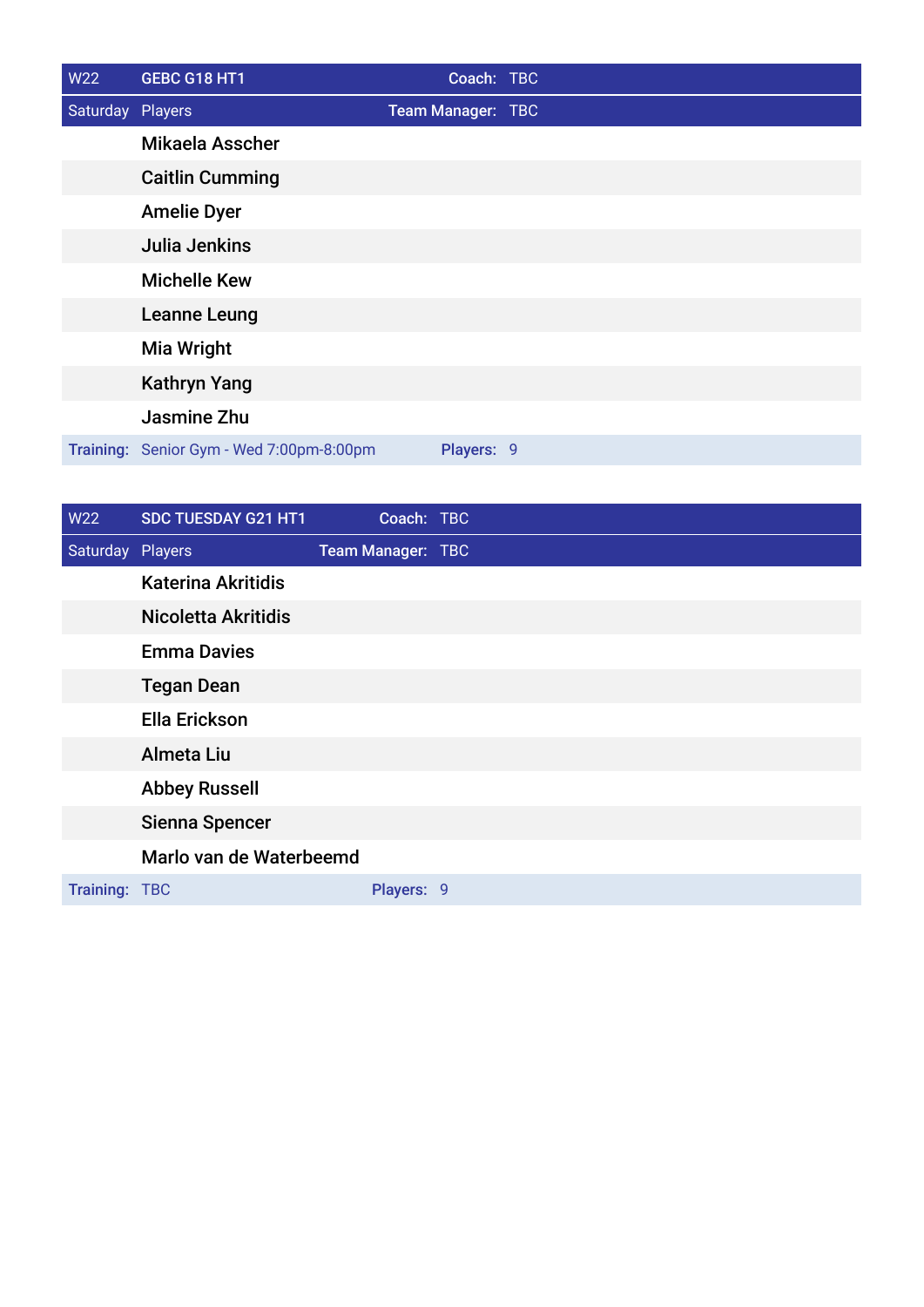| W22              | GEBC X08 HT1                             |                          | Coach: Dane September |
|------------------|------------------------------------------|--------------------------|-----------------------|
| Saturday Players |                                          | <b>Team Manager: TBC</b> |                       |
|                  | <b>Ryan An</b>                           |                          |                       |
|                  | Jason Bai                                |                          |                       |
|                  | <b>Timothy Qian</b>                      |                          |                       |
|                  | <b>Ishaan September</b>                  |                          |                       |
|                  | <b>Lucas Shen</b>                        |                          |                       |
|                  | Jayden Weimer                            |                          |                       |
|                  | <b>Ricky Yang</b>                        |                          |                       |
|                  | Training: Junior Gym - Tue 5:00pm-6:00pm | Players: 7               |                       |

| <b>W22</b> | GEBC X08 HT2                             |                   | Coach: Martin Yao |
|------------|------------------------------------------|-------------------|-------------------|
| Saturday   | Players                                  | Team Manager: TBC |                   |
|            | <b>Hetbir Chopra</b>                     |                   |                   |
|            | <b>Klaus Dong</b>                        |                   |                   |
|            | <b>Marius Huo</b>                        |                   |                   |
|            | Saarim Islam                             |                   |                   |
|            | Aaron Jahedian                           |                   |                   |
|            | <b>Isaac Kozhushnik</b>                  |                   |                   |
|            | <b>Zachary Yao</b>                       |                   |                   |
|            | Training: Junior Gym - Tue 5:00pm-6:00pm | Players: 7        |                   |

| W22              | <b>GEBC X08 HT3</b>                      | Coach: TBC        |  |
|------------------|------------------------------------------|-------------------|--|
| Saturday Players |                                          | Team Manager: TBC |  |
|                  | <b>Lachlan Donnell</b>                   |                   |  |
|                  | Jai lyer                                 |                   |  |
|                  | <b>Ezra Leung</b>                        |                   |  |
|                  | <b>Owen Leung</b>                        |                   |  |
|                  | Anthony lombardi                         |                   |  |
|                  | <b>AYAAN SYED</b>                        |                   |  |
|                  | <b>Vihaan Vivek</b>                      |                   |  |
|                  | Leo Wang                                 |                   |  |
|                  | Training: Junior Gym - Tue 4:00pm-5:00pm | Players: 8        |  |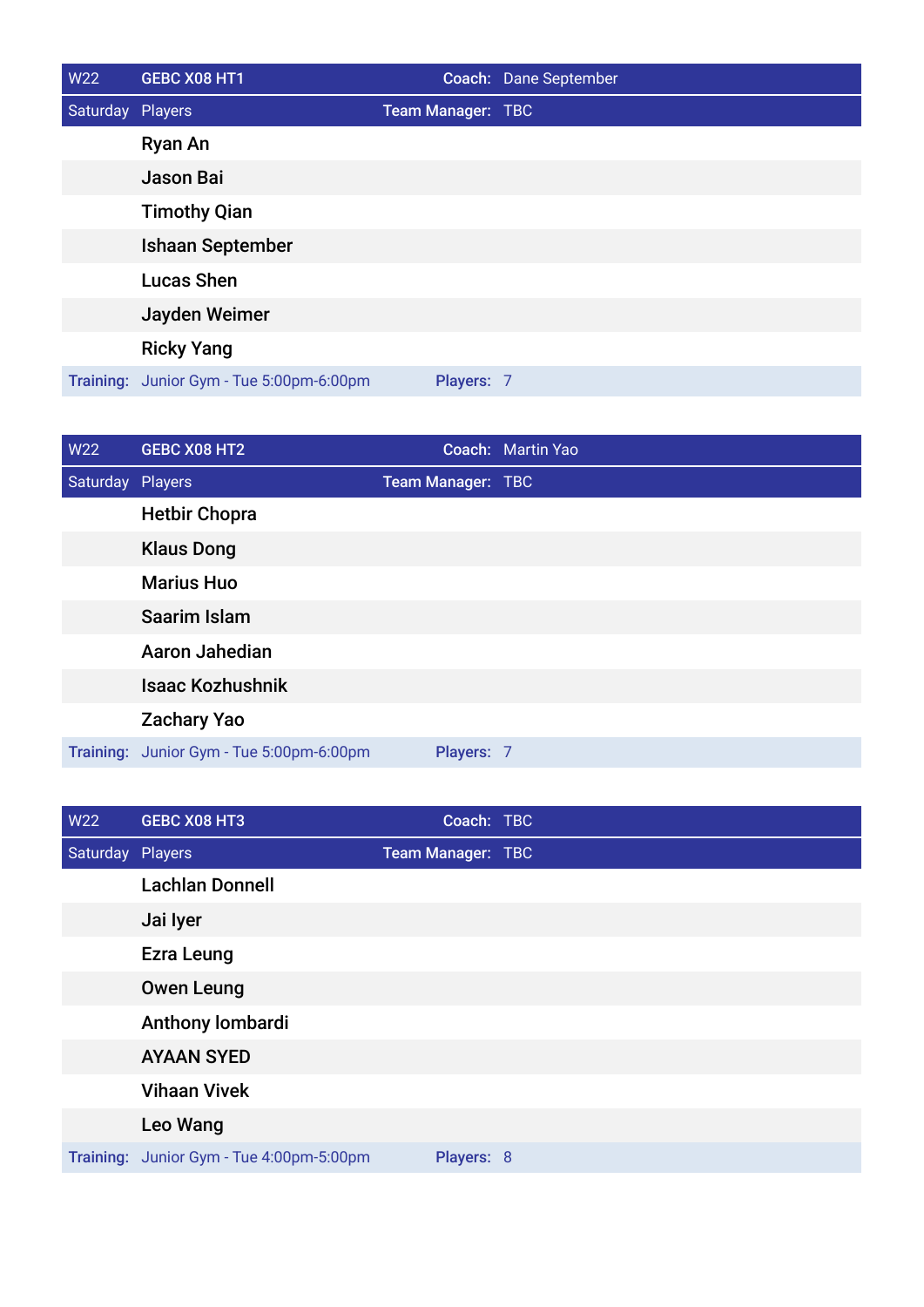| W22              | GEBC X10 HT1                             |                   | Coach: Fabrice Nkonko |
|------------------|------------------------------------------|-------------------|-----------------------|
| Saturday Players |                                          | Team Manager: TBC |                       |
|                  | Aayush Ahuja                             |                   |                       |
|                  | <b>Jaxson Bu</b>                         |                   |                       |
|                  | <b>Denzel Nkonko</b>                     |                   |                       |
|                  | <b>Alex Nuth</b>                         |                   |                       |
|                  | <b>Austin Pan</b>                        |                   |                       |
|                  | <b>Rian Wakista</b>                      |                   |                       |
|                  | Dilan Wijenayake                         |                   |                       |
|                  | <b>Ethan Xia</b>                         |                   |                       |
|                  | <b>Kenneth Zhou</b>                      |                   |                       |
|                  | Training: Junior Gym - Thu 6:00pm-7:00pm | Players: 9        |                       |

| W22              | GEBC X10 HT2                             |                   | Coach: Robin Chen |
|------------------|------------------------------------------|-------------------|-------------------|
| Saturday Players |                                          | Team Manager: TBC |                   |
|                  | <b>Austin Cai</b>                        |                   |                   |
|                  | <b>Michael Chen</b>                      |                   |                   |
|                  | <b>Peter Georgakopoulos</b>              |                   |                   |
|                  | <b>Aiden Lee</b>                         |                   |                   |
|                  | <b>Marcus LOMBARDI</b>                   |                   |                   |
|                  | <b>Jacob Mitchell</b>                    |                   |                   |
|                  | <b>Rehan Syed</b>                        |                   |                   |
|                  | James (Jimmy) Zhang                      |                   |                   |
|                  | Training: Junior Gym - Mon 6:00pm-7:00pm | Players: 8        |                   |

| <b>W22</b>       | GEBC X10 HT3                             |                   | Coach: Tharuka Hapuaracchi |
|------------------|------------------------------------------|-------------------|----------------------------|
| Saturday Players |                                          | Team Manager: TBC |                            |
|                  | Jacob Kolivas                            |                   |                            |
|                  | <b>Matthew Lim</b>                       |                   |                            |
|                  | <b>Oliver Lu</b>                         |                   |                            |
|                  | Arjun Mavani                             |                   |                            |
|                  | <b>Vyom Patel</b>                        |                   |                            |
|                  | Yuvraj Tyagi                             |                   |                            |
|                  | <b>Samuel Woods</b>                      |                   |                            |
|                  | Training: Junior Gym - Mon 6:00pm-7:00pm | Players: 7        |                            |